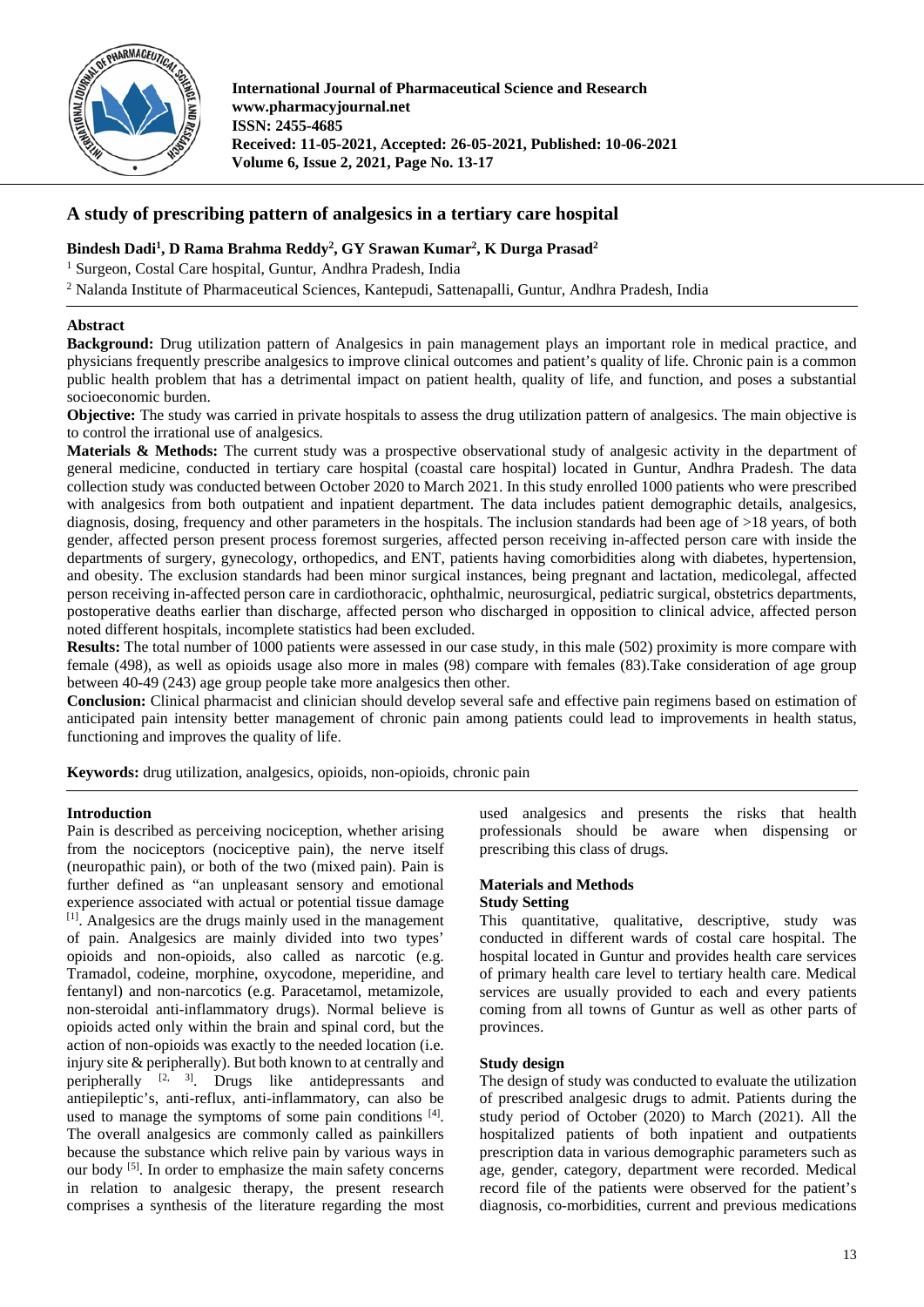after admission specifically the analgesic medications. The enrolled patients were inspect for the drugs prescribed for the pain management. These analgesic drugs include acetaminophen, non-opioids and non- steroidal antiinflammatory drugs (NSAID'S). The pattern of prescribing analgesic drugs was observed for every ward. The analgesic drugs prescribed were also checked for the separation of opioid and non-opioid.

### **Results and Discussion**

Total numbers of 1000 patient admissions were assessed during our study period in a private hospital in Guntur. Different classes of analgesics were administered to the patients based on the diagnosis, dosage, Frequency and Routes of administrations. The assessment in drug utilization can help minimize the irrational prescription and maximize the therapeutic effects. Our study provides an insight to the drug utilization and evaluation of analgesics prescribed in a private hospital. Among the total number of 1000 prescriptions in our study, the gender categorization were analyzed which included 502 numbers of males and 498 number of females. Male prominence was seen more (50.2 %) when compared with female (49.8 %). Similar result found in other studies like in A. Ishaqui *et al*. [5] The number of patients based on the Gender categorization is depicted in Table 1. The percentage of gender categorization is visualized in Figure 1.

**Table 1:** Gender categorization of all prescriptions

| S.no | Gender<br>categorization | <b>Frequency</b><br>$(n=1000)$ | Percentage<br>$\frac{1}{2}$ |
|------|--------------------------|--------------------------------|-----------------------------|
|      | Male                     |                                |                             |
|      | Female                   | 195                            |                             |



**Fig 1:** Gender wise distribution of all prescriptions

In the collected prescriptions age wise distribution was taken into consideration. Analgesics are mostly prescribed in the age group between 40-49 years (24.32%) and less in the age between 80-89 years (1.00%) The number of patients based on the age categorization is depicted in Table 2. The percentage of age categorization is visualized in Figure 2.

**Table 2:** Age wise distribution of all prescriptions

| S.no | Age in years | $Frequency(n=1000)$ | Percentage $(\% )$ |
|------|--------------|---------------------|--------------------|
|      | 19           | 23                  | 2.3                |
| 2    | $20 - 29$    | 145                 | 14.51              |
| 3    | 30-39        | 219                 | 21.92              |
|      | 40-49        | 243                 | 24.32              |
|      | 50-59        | 184                 | 18.41              |
| 6    | 60-69        | 124                 | 12.41              |
|      | 70-79        | 52                  | 5.2                |
| 8    | 80-89        | 10                  |                    |



**Fig 2:** Age wise distribution of all prescriptions

In this overall observational study we considered the age group between 19 years to 89 years old people those are adults in this we didn't take any neonates and children who were age group between 0-18 years old. Because they are very sensitive and prominent to the adverse drug reactions caused by the analgesics so very less prescribed in this age group. Findings in this study are comparable with Thomas Wittlinger *et al.* [6]

In the collected prescriptions Department wise distribution was taken into consideration. Analgesics are mostly prescribed in the Ortho department (60.3%) compared to other departments and less in the nephrology department (2.40%). The number of patients based on the department categorization is depicted in Table 3. The percentage of department categorization is visualized in Figure 3.

**Table 3:** Department wise distribution of all prescriptions

|                  | S.no Department wise   Frequency (n=1000)   Percentage (%) |      |
|------------------|------------------------------------------------------------|------|
| Orthopedic       | 503                                                        |      |
| Neurology        | 247                                                        | 24.7 |
| General Medicine | 126                                                        |      |
| Nephrology       |                                                            |      |



**Fig 3:** Department wise distribution of all prescriptions

The analgesics are the drugs mainly used for the pain reliving. Compare to all departments, the analgesics are mostly prescribed in the ortho department due to more pains occurred due to bone disorders like osteoarthritis, trauma, fractures, sprains etc. Findings in this study are comparable with T. Kumarasingam et al <sup>[7]</sup>. The variation in the preference of analgesics either as mono or in combination among different departments could not be well explained.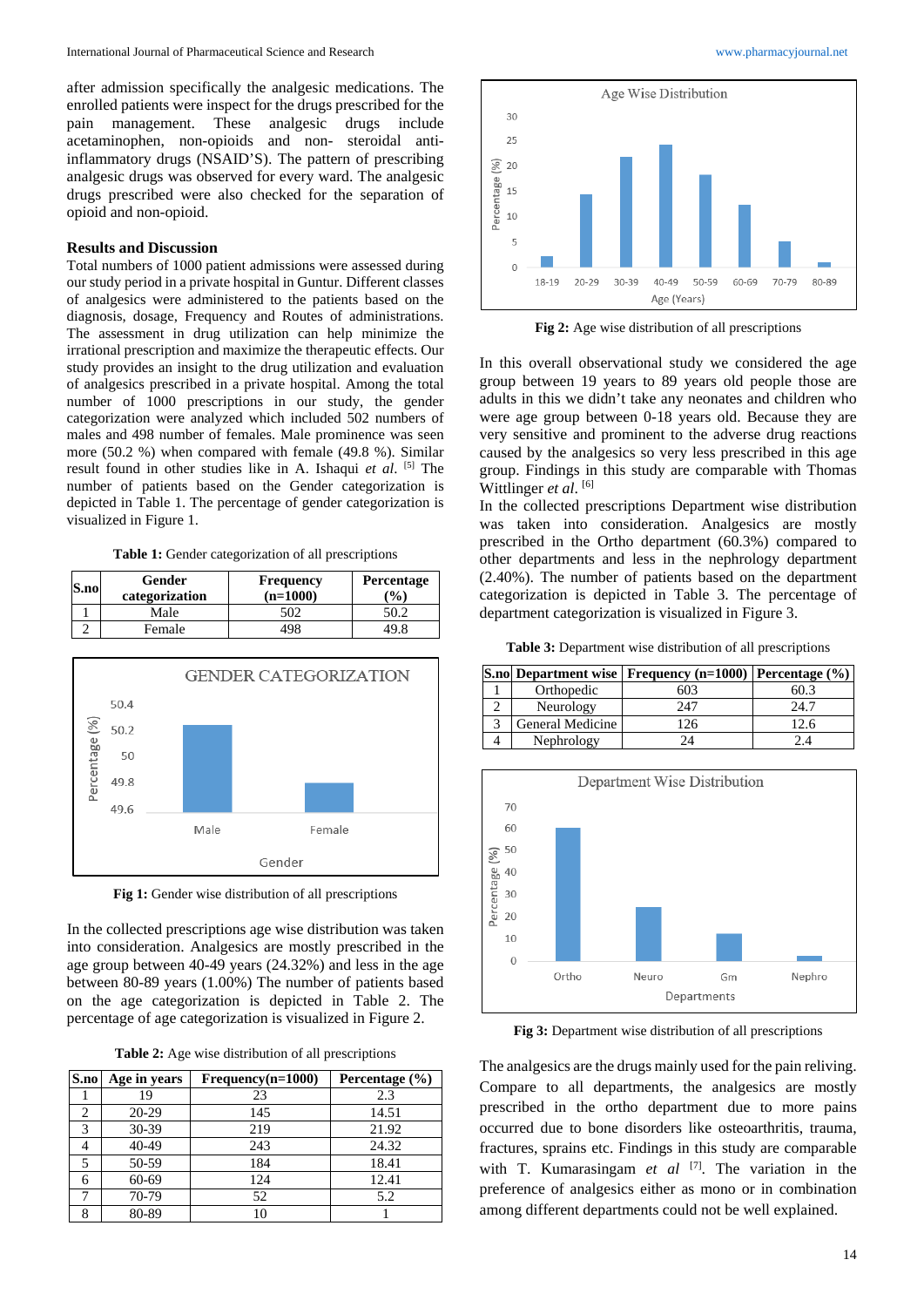In the collected prescriptions Category wise distribution was taken into consideration. Mostly prescribed analgesics are NSAIDS (37.08%) compared to other analgesics and less prescribed analgesics are anti-reflux (0.17%). The number of patients based on the category wise distribution is depicted in Table 4. The percentage of category wise distribution is visualized in Figure 4.

| Table 4: Category wise distribution of all prescriptions |  |  |  |  |
|----------------------------------------------------------|--|--|--|--|
|----------------------------------------------------------|--|--|--|--|

| S.no           | <b>Category wise</b> | Frequency(n=1749) | Percentage $(\% )$ |
|----------------|----------------------|-------------------|--------------------|
| I              | <b>NSAIDS</b>        | 653               | 37.33              |
| 2              | Opioids              | 181               | 10.34              |
| 3              | Non-opioids          | 29                | 1.65               |
| $\overline{4}$ | Combinations         | 237               | 13.55              |
| 5              | Aniline analgesics   | 148               | 8.46               |
| 6              | COX 2 inhibitors     | 10                | 0.57               |
| 7              | Anti-spasmodic       | 10                | 0.57               |
| 8              | Neuropathic          | 156               | 8.91               |
| 9              | Anti-depressant      | 31                | 1.77               |
| 10             | Anti-inflammatory    | 33                | 1.88               |
| 11             | Anti-reflux          | 3                 | 0.17               |
| 12             | Anticonvulsants      | 108               | 6.17               |
| 13             | Anti-migraine        | 14                | 0.8                |
| 14             | Steroids             | 107               | 6.11               |
| 15             | Muscle-relaxants     | 29                | 1.65               |



**Fig 4:** Usage of different categories of drugs

In our study period total 1000 prescriptions, Cyclooxygenase-1(COX-1) inhibitors mainly those are (acetylsalicylic acid and no steroidal anti-inflammatory drugs) Inhibition of COX-1 drugs by NSAIDs is responsible for NSAID-induced treatments, and prolonged bleeding time and impair platelet function. Selective COX-2 inhibitors were developed to avoid the gastrointestinal (GI) and bleedingassociated adverse effects caused by COX-1 inhibition. However, COX-1 drugs increase the risk of thrombosis and have been reported to have serious cardiovascular adverse effects, such as ischemic heart disease, heart failure, hypertension, and stroke. Therefore, COX-2 inhibitors should be used carefully, and physicians are advised to avoid these drugs in patients at high risk of cardiovascular disease. NSAIDS was found to be the most commonly prescribed analgesic drug and being a selective COX-3 inhibitor, Paracetamol is said to have more antipyretic effect than analgesic effect. Non-opioid drugs have been shown to produce lesser adverse effects than opioid drugs. Usage of Non-opioids can decrease the requirement of opioid analgesic

in the early post- operative period also that non-opioid analgesics are the preferred drugs for the treatment of postoperative pain relief. The variation in the preference of analgesics either as single or in combination among different departments could not be well explained. Findings in this study are comparable with Angel *et al*. [8]

In the collected prescription the number of Analgesics prescribed is 1749. In that data opioids181, and Nonopioids1568 was prescribed. Compared to opioids (10.34%), non-opioids (89.65%) were more prescribed. The number of patients based on the analgesics wise distribution is depicted in Table 5. The percentage of analgesic categorization is visualized in Figure 5.

**Table 5:** Total number of analgesics in all prescriptions

| S.no | <b>Analgesics</b> | $Frequency(n=1749)$ | Percentage $(\% )$ |
|------|-------------------|---------------------|--------------------|
|      | Opioids           | 181.                | 10.34              |
|      | Non-opioids       | 1568                | 89.65              |



**Fig 5:** Analgesics wise percentage of all prescriptions

In overall study the non-opioids usage is more compare to the opioids because these are less prominent to the adverse drug reactions, the most common non-opioid analgesics are acetaminophen and NSAIDS. The non-opioid analgesics are over the counter (OTC) medication used to relive pain. Opioids are very less amount used compared to the nonopioids because the opioids are very spontanious action and as well as severe adverse actions so less amount used but post oparative procedures mostly preferable opioids due to fast onset of action. Similar results found in other studies like Santosh gursale *et al*. [9]

In the collected prescription the number of opioids prescribed is 181. In that data male (54.14%), patients received more opioids compare to female patients (44.85%) The number of patients based on the opioids wise distribution is depicted in Table 6. The percentage of opioids categorization is visualized in Figure 6.

**Table 6:** Percentage of opioids in all prescriptions

|  | S. no Gender | Frequency $(n=181)$ | Percentage $(\% )$ |
|--|--------------|---------------------|--------------------|
|  | Male         |                     | 54 14              |
|  | Female       |                     | 44.85              |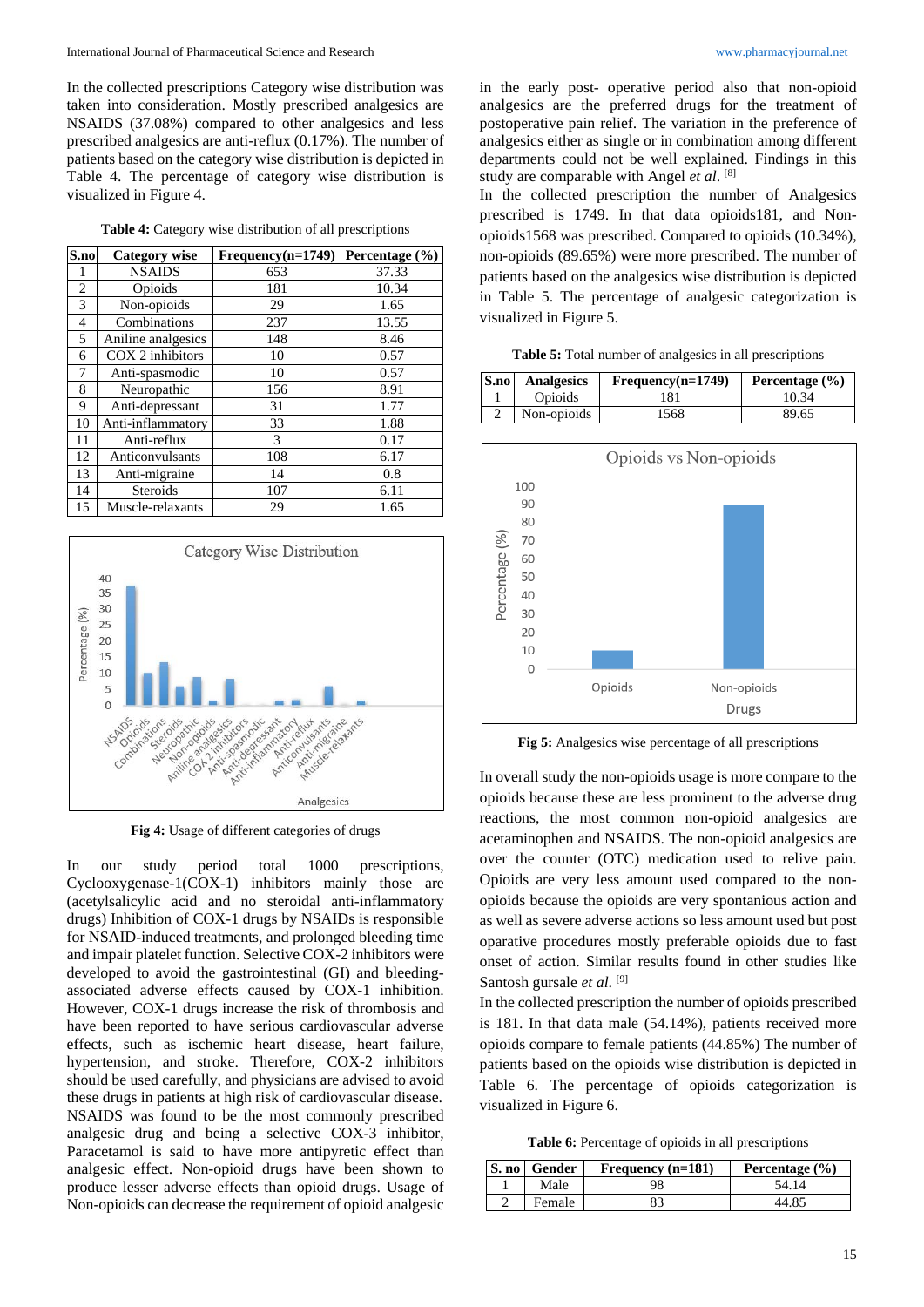

**Fig 6:** Opioids wise distribution of all prescriptions

Due to more male patients admitted in the hospital and compare to female patients more male patients were attending to operative procedures, after post-operative, opioids usage is enhanced, tramadol was followed by opioid analgesic, the reason for the wide number of prescriptions with tramadol may be due to the low incidence of the adverse drug reactions and an excellent drug absorption to the body tissues and a wide coverage for acute pain after surgical procedure.

Opioid analgesics like tramadol were prescribed as monotherapy on the day of surgery and post-operative with good pain control by all the studied departments. But its use has reduced from 1st Postoperative day to 3rd Post-operative day, probably to prevent adverse drug reactions and addiction because the opioids shows more adverse effects compare with non- opioids. The post-operative pain will be mostly due to inflammation with less involvement of affective component compared to the day of surgery when anxiety also might be more enhancing pain sensation. Whereas tramadol use remained almost the same throughout the observed prescriptions for control acute pain.

In the collected prescription the number of Non-opioids prescribed is 1568. In that data male patients (47.32%) received more Non-opioids compare to female patients (52.67%) The number of patients based on the non-opioids wise distribution is depicted in Table 7. The percentage of non-opioids categorization is visualized in Figure 7.

**Table 7:** Percentage of non- opioids in all prescriptions

| S.no | Gender | $Frequency(n=1568)$ | Percentage $(\% )$ |
|------|--------|---------------------|--------------------|
|      | Male   | $74^\circ$          |                    |
|      | Female |                     | 52. 67             |



**Fig 7:** Non opioids wise distribution of all prescriptions

In overall study the non-opioids usage is more compare to the opioids because these are less prominent to the adverse drug reactions, the most common non-opioid analgesics are acetaminophen and NSAIDS. The non-opioid analgesics are over the counter (OTC) medication used to relive pain. Female patients are more sensitive compare with male so non- opioids more given in females. Results in this study was compared with A. Ishaqui et al. [10]

#### **Conclusion**

Drug utilization study of analgesics was carried in a private hospital in Guntur, Andhra Pradesh. This study reveals the wide range of analgesics prescribed were the age group (years) range from 40-49 respectively and NSAID was the most commonly prescribed analgesic in this study. The rational use of drugs should be promoted and patient should be educated about the correct dose and duration of drug. Clinical pharmacist and clinicians should update about the rational use of analgesics by updating the standard treatment guidelines, organizing programs, seminars and analgesic policy. The proper use of analgesic should be properly investigated by laboratory testing's.

#### **Acknowledgement**

We are especially thankful to the Dr. Bindesh Dadi and medical department of Costal care hospital, Guntur, Andhra Pradesh for their support and their cooperation in issuing medical reports.

#### **References**

- 1. Van Rensburg R, Reuter H. An overview of analgesics: NSAIDs, paracetamol, and topical analgesics Part 1. South African Family Practice,2019:(61):1-19.
- 2. Daniel E. Becker, DDS Associate Director of Education,General Dental Practice Residency, Miami Valley Hospital, Dayton, Ohio. Pain Management: Part 1: Managing Acute and Postoperative Dental Pain.American Dental Society of Anesthesiology.2010, 57:67-79.
- 3. Cazacu I, Mogosan C, Loghin F. Safety issues of current analgesics: an update. Clujul Medical,2015:88(2):128:1- 16.
- 4. Kim SJ, Seo JT. Selection of analgesics for the management of acute and postoperative dental pain: a mini-review. Journal of periodontal & implant science,2020:50(2):68.1- 7
- 5. Golar SK. Use and understanding of analgesics (painkillers) by Aston university students. Bioscience Horizons,2011:4(1):71-78.
- 6. Ljiljana Trtica Majnari c, Thomas Wittlinger, Dunja Stolnik, Frantisek Babi c, Zvonimir Bosni c, Stjepan Rudan. *et al*. Prescribing Analgesics to Older People:A Challenge for GPS. International Journal of Environmental Research and Public Health, 2020:17(11):4017:1-2.
- 7. Kumarasingam T, Revathy S, Mukherjee D. Drug utilization pattern of analgesics among postoperative patients in a tertiary care hospital. Der Pharmacia Lettre,2014:6(3):40-46.
- 8. Krupa Angel Y, Pavan Kumar M, Kabali Murthy J, Madhusudhan S. Study on drug utilisation pattern in post-operative pain management in Tertiary Care Teaching Hospital. International Journal of Innovative Pharmaceutical Sciences and Research,2018:6(08):18- 24.